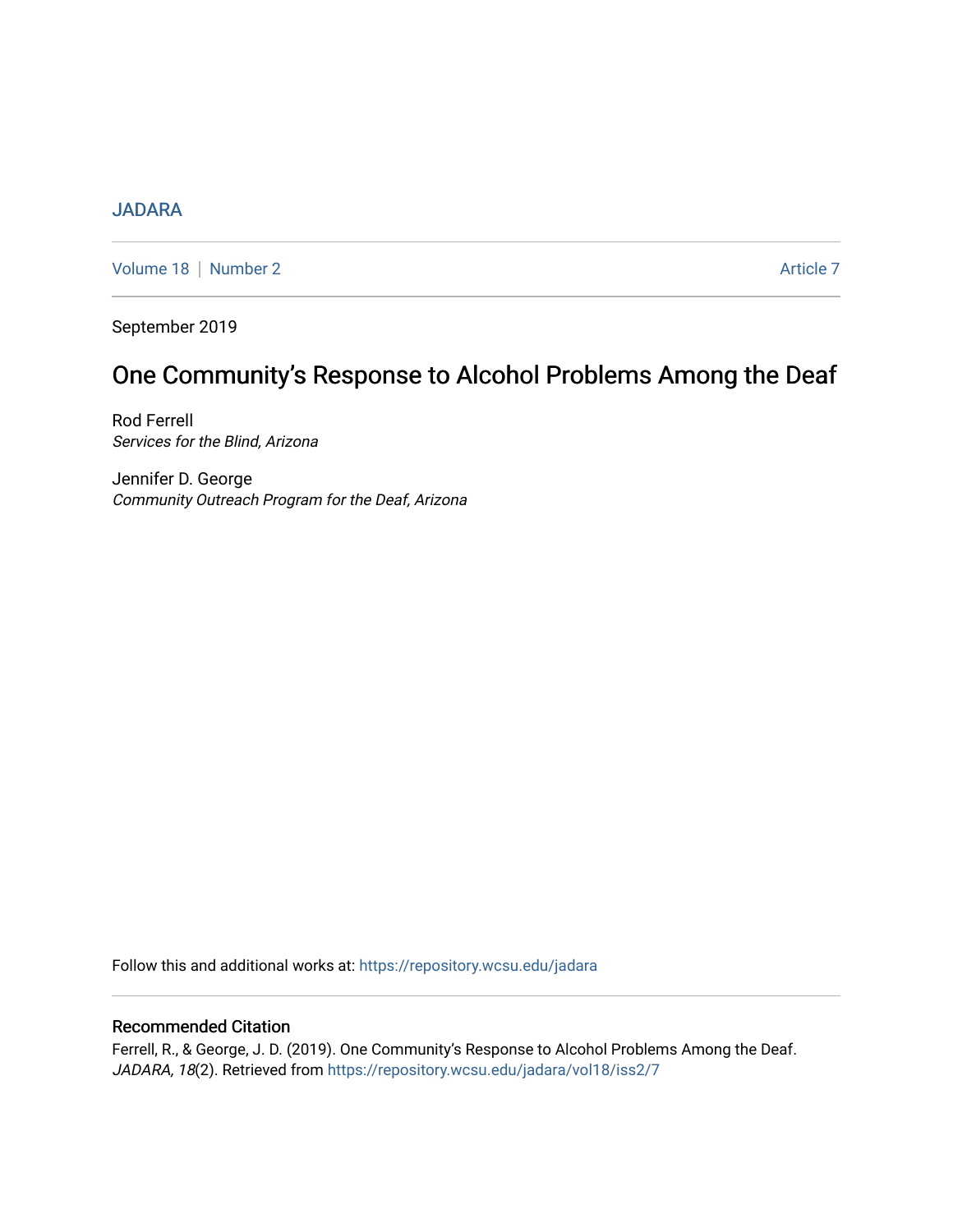# ONE COMMUNITY'S RESPONSE TO ALCOHOL PROBLEMS AMONG THE DEAF COMMUNITY

### Rod Ferrell Services for the Blind Phoenix, AZ and Jennifer D. George Community Outreach Program for the Deaf Tucson, AZ

The problems of the deaf alcohol abuser have been cited in recent literature (e.g., Andrews and Conley, 1977; Boros, 1978, 1979, 1981; Boros and Sanders, 1977; Gorey, 1979; Grant, Kramer, and Nash, 1982; Hetherington, 1979; Hooten, 1978; Isaacs, Buckley, and Martin, 1979; Johnson and Lock, 1978; Jorgensen and Russert, 1982; McGrone, 1982; Rothfeld, 1981; Stewart, 1983; Watson, Boros, and Zrimec, 1979).

The literature presents a fairly consistent view of deaf individuals with alcohol-related problems. The consensus is that deaf alcoholics appear at the same rate as hearing alcoholics. Isaacs, Buckley, and Martin (1979) found pat terns of alcohol abuse among deaf people to be similar to comparable hearing samples. Boros (1981) believes that alcohol and drug abuse is at least as prevalent among the deaf population as in the general population. Using population statistics, deaf population statistics, and Na tional Institute of Alcohol Abuse and Alcoholism statistics, McGrone (1982) suggests there may be 73,000 deaf alcoholics in the United States.

Although the statistics and research for alcoholrelated problems among deaf people are few, the inaccessibility of alcohol treatment pro grams is evident, Watson, et al. (1979) state that alcohol agencies are designed for hearing clients, with counselors who do not understand deafness and can't use sign language. Experts on deafness shirk working with deaf alcoholics on the grounds that they don't have expertise in alcoholism (Boros, 1979).

Stewart (1983) provides a good summary of the problems of deaf alcoholics. In describing the unique pressures faced by deaf substance abusers, Stewart reports that deaf persons suffer social isolation and loneliness, difficulties in personal relations, lack of education, and an inability to hold a job. He states, "Deafness

creates severe communication problems for the individual. Unfortunately, when the deaf sub stance abuser seeks diagnosis and treatment, it is rare that a hospital or clinic can be found where personnel are aware of the problems of deafness and skilled in communicating with these patients," In short, say Watson, et al. (1979), the deaf alcoholic faces a bleak situation.

Despite the problems and difficulties cited in the literature, the community of Tucson, Arizona has made a continuing, concerted effort to serve the deaf alcohol abuser. Jorgensen and Russert (1982) describe a co-counseling arrange ment between the Community Outreach Pro gram for the Deaf (GOPD) and alcoholism ex perts in the Tucson area. They describe the positives and negatives of this arrangement, and state that community education and support are essential elements of a successful alcohol treat ment program. From the initial co-counseling efforts grew a need to involve the deaf commu nity, as well as public and private service pro viders, in developing an educational and treat ment array of services for deaf alcohol abusers.

Tucson is the home of the Community Out reach Program for the Deaf (GOPD), the Arizona State School for the Deaf and the Blind (ASDB), the University of Arizona Rehabilita tion Counseling with the Deaf and Deaf Educa tion programs, state rehabilitation counselors for the deaf, several rehabilitation workshops serving deaf clients, and the Greater Tucson Advisory Council for the Deaf. In addition to the programs involved with deafness, Tucson has a number of agencies serving alcohol-re lated problems. These include an umbrella or ganization, Association for Druge Abuse and Alcoholism Prevention and Treatment, Inc., (ADAPT), Alcoholism Council of Tucson (ACT), and several inpatient treatment programs.

Largely through the efforts of COPD and

Published by WestCollections: digitalcommons@wcsu, 1984

1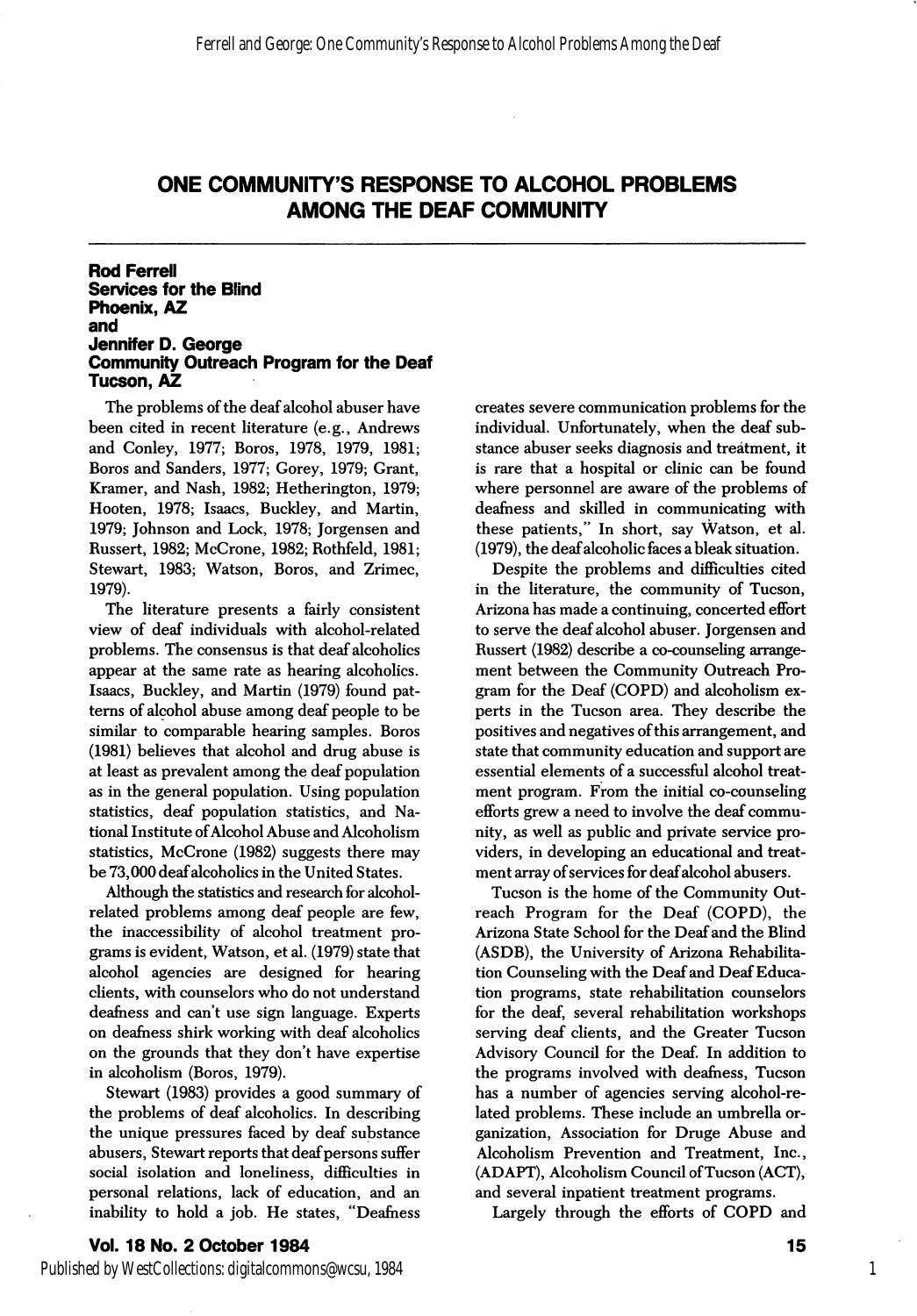### ONE COMMUNITY'S RESPONSE TO ALCOHOL PROBLEMS AMONG THE DEAF COMMUNITY

ADAPT, a committee was formed in 1982 to begin planning a concerted effort to serve deaf Tucsonans with alcohol-related problems. Membership on the committee was representa tive of deafness educators and rehabilitation specialists, psychologists, lawyers, probation of ficers, alcoholism counselors, and community mental health specialists.

The first joint effort of committee members was a training effort for ASDB residential and medical staff. Attempts were made to acquaint staff with alcohol abuse symptoms and give them basic information with which they could respond to student questions about alcohol use and abuse.

From the initial efforts of the committee, and the small ASDB co-training effort, it became evident that the alcohol treatment system was unaware of the unique characteristics of deaf ness. It also became evident that service provid ers in deafness knew little about alcohol abuse.

The steering committee began planning an educational workshop to address the problems of deaf alcohol abusers. Local and national con tacts were made to investigate available re sources and expertise in the field. A "Schools of the Future" project staff member from Callaudet College met with the committee and agreed to provide technical and financial assist ance.

Once the committee secured the financial and technical assistance to conduct a workshop, their attention turned to the next major deci sion. Should the workshop focus on alcohol in formation for the deaf community or deafness information for the alcohol treatment commmunity? After some deliberation, the commit tee decided to focus on alcohol information pre sented to professionals working in deaf educa tion and rehabilitation. The feeling of the com mittee was that professionals working in deaf ness rehabilitation and education already have the knowledge and communication skills to in teract with deaf people. Giving such profession als information about alcohol abuse would re quire less time than to train alcohol treatment professionals in manual communication, thus giving deaf persons with alcohol problems quicker access to treatment services. Other ef forts are continuing to make sure the alcohol treatment professionals continue to leam more about deafness.

A statewide needs assessment surveyed areas of interest and needs among professionals in

in the field of deafness. Areas that warranted the most focus were:

- General information and education on alcohol and alcoholism;
- Identification of alcohol-related problems;
- Effects of alcohol on the family;
- Gurriculum development on alcoholism for hearing-impaired students; and
- Specific counseling techniques and strategies for the deaf alcohol abuser.

In the developmental stages of the workshop, the target populations were ASDB teachers and counselors. Although the workshop was at tended by professionals statewide in the field of deafness, including VR counselors, mental health workers, interpreters, and adminis trators, the workshop was developed with the idea of alcoholism prevention in mind and therefore focused on the educational setting.

The workshop was designed to consist of two full days of meetings. Day One focused on general alcohol information provided by local resources. Utilizing local resources in this way allowed the establishment of contacts between alcoholism and deafness professionals as well as sensitizing alcohol treatment professionals to the unique problems of the hearing impaired population. Topics such as alcohol-related prob lem identification, the effects of alcoholism on the family, and a simulated family intervention roleplay allowed the audience to integrate basic alcohol information with their own personal knowledge of hearing impairment. The out come was an informational sharing interaction between the audience and the presenters with both parties receiving new information.

Day Two of the workshop allowed the par ticipants to discuss how the information learned the previous day could be used with the hearing impaired poulation, both in the community and the school setting. To find presenters skilled in both areas of deafness and alcoholism required a national search. With the help of Schools of the Future, two experts in the field were located. One of the presenters had a strong background in the educational setting and the other was experienced in community mental health set tings. As a result of this, the conference plan ners were able to divide the larger group into two sub-groups (school and community) and focus on developing skills appropriate for the area of interest of each specific group.

Ways to impact on the deaf individual in the school and community setting were discussed

16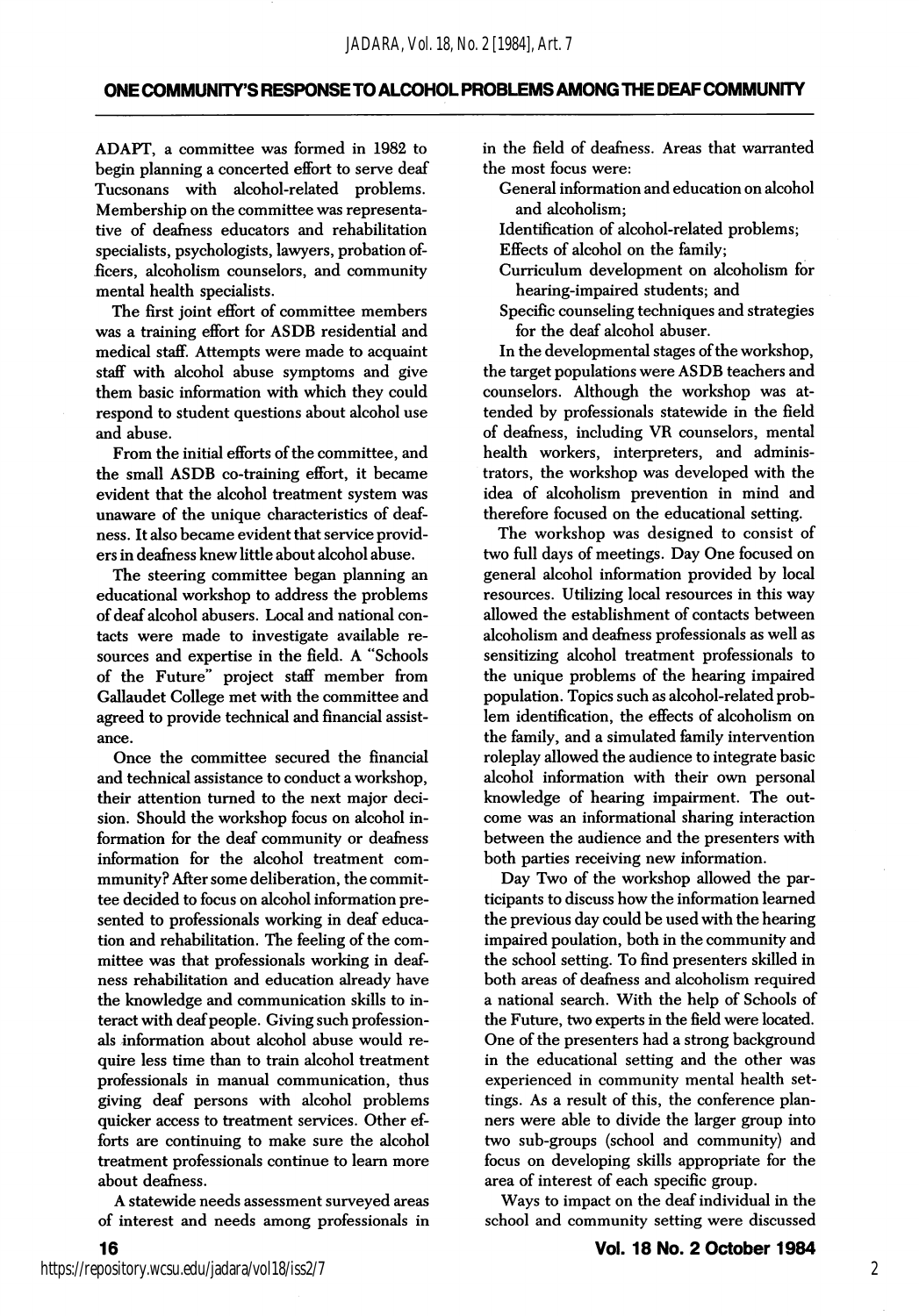### ONE COMMUNITY'S RESPONSE TO ALCOHOL PROBLEMS AMONG THE DEAF COMMUNiTY

as well as counseling skills and curriculum materials needed to develop programs.

Paralleling this workshop for professionals in the field of deafness was a day of activities focus ing on alcohol education for ASDB students. The high school students were excused from regular classes for the day and attended several captioned movies regarding alcohol and sub stance abuse, met with the Tucson Police De partment to discuss the legal implications of alcohol abuse, talked with young teenage al coholics about their personal experiences, and met with a local cultural peer group that focused on the area of developing personal autonomy within the constraints of a strong peer group. The students were able to explore the police department equipment for detecting blood alcohol levels, visually confront the long-term effects of alcohol on the body, and talk one-onone to other students experiencing problems directly related to alcohol abuse.

The workshops attended by the students, on a more experiential level, paralleled the ones attended by the professionals in terms of infor mation and integration. Interactions that hap pened informally during breaks and lunch hours were extremely productive. Discussion groups formed with students and professionals, par ticipants and presenters, school and community professionals. This informal interaction de veloped a sense of unity that carried through the course of the workshop.

As a result of this cohesiveness, the workshop closed with a strong group of students and adults who were willing to continue to participate in the development of a program designed to focus on alcohol and the hearing impaired individual. An additional task force was established to carry

out the next step of program development, that of educating the Tucson hearing impaired com munity.

Feedback regarding the workshop was posi tive. The majority of the evaluations stated that the information was new and relevant. A few useful comments suggested the need for more role-play situations, additional time for interac tion between the students and professionals, and the possibility of including junior high and elementary students. The local presenters were highly praised, which indicates a level of trust within the hearing impaired community towards the alcohol services that Tucson has to offer. A system of networking between these two groups has already begun. Additional follow-up training was requested by some participants, specifically in the area of family intervention and counseling techniques.

### CONCLUSION:

Tucson continues its commitment to quality services to deaf citizens. Leaders of the deaf community and professionals in deafness re habilitation and education in the Tucson com munity have realized that the hearing impaired alcohol abuser requires a comprehensive, coor dinated treatment plan involving several profes sionals. Realizing, further, that much of the required expertise is outside the field of deaf ness, Tucson's deaf community has begun to work with alcohol treatment professionals. The alcohol treatment community is willing and eager to cooperate and co-serve. Perhaps, in contrast to the statement by Watson, et. al. (1979), the future for the deaf alcohol abuser (in Tucson) is not so bleak.

#### REFERENCES

Alcoholics Anonymous. A Brief Guide to Alcoholics Anonymous and A Newcomer Asks (two booklets written with simplified language for deaf persons). New York: AA General Services Office, P.O. Box 459, Grand Central Station, New York, New York 10163.

Alcoholics Anonymous. Suggestions for Working with the Deaf Alcoholic. New York: AA World Services.

Andress, J. H., and Conley, J. M. Beer, pot, and shoplifting: Teenage abuses. American Annals of the Deaf, 1977, 122, 557-562.

Boros, A. Activating Solutions to Alcoholism among the Hearing Impaired. Delivered at National Drug Abuse Conference, Seattle, April, 1978.

Boros A. Alcoholism intervention for the deaf. Alcohol Health and Research World, 1981, 5, 26-30.

Boros, A. Role of action research in services for the deaf alcoholic. Journal of Rehabilitation of the Deaf, 1979, 12, 1-5.

Boros, A., and Sanders, E. Dimensions in the Treatment of the Deaf Alcoholic. Workshop presented at Kent State University, Kent, Ohio, 1977.

Gorey, J. Rational alcoholism services for hearing impaired people. Journal of Rehabilitation of the Deaf, 1979, 12,.

Grant, T. N., Kramer, K. A., and Nash, K. Working with deaf alcoholics in a vocational training program. Journal of Rehabilitation of the Deaf, 1982, 1979, 15, 14-20.

Netherington, R. G. Deafness and Alcoholism. Journal of Rehabilitation of the Deaf, 1979, 12, 9-12. Hooten, K. J. Double Handicap: The deaf alcoholic. Vibrations, 1178, 5.

### Vol. 18 No. 2 October 1984 17

Published by WestCollections: digitalcommons@wcsu, 1984